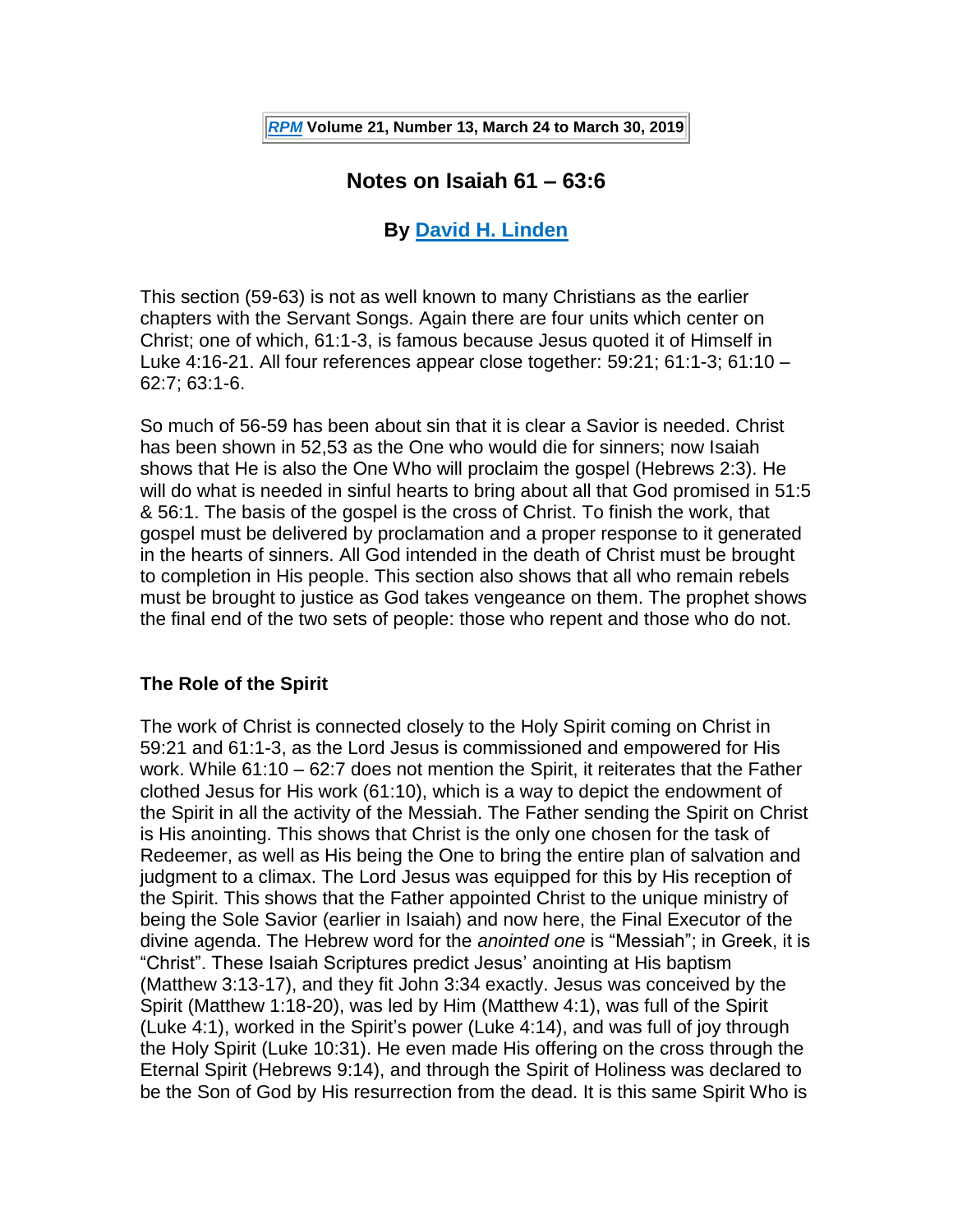promised to all who are His (Acts 2:33,38).

#### **61:1-3 – The Second Reference to Christ in this Segment of Isaiah**.

Just as in the second Servant Song (49:1-6), Christ again speaks of Himself and His work empowered by the Spirit to deliver the Word of God. In Luke 4 after His temptation in the desert, Jesus went home to Nazareth and read half of 61:1-3 in the synagogue. In His first coming, He had come to save (John 3:17), so He read: *"the year of the Lord's favor",* but stopped before it spoke of *"the day of vengeance".* The vengeance will come at His second coming. In many passages we read of what Jesus did and said. Here is an explanation of His mission some 700 years before His birth.

Much that the Lord Jesus did and said was to relieve the consequences of sin in people's experience. What is mentioned here is the misery sin brings on mankind. Christ came to proclaim a message to those who suffer. Though His ministry included many miracles and good works (Acts 10:38). Most often His activity was *speaking* God's Word. This prophetic aspect dominates the first word to the One anointed to execute the Lord's purpose (59:21).

'Proclaim liberty' – this is the language of the Year of Jubilee (Leviticus 25:10), which came at an appointed time. Christ too, came at the time of God's choosing (Galatians 4:4) to proclaim liberty (Luke 1:74,75). Many who read Isaiah 61 use it to call for rebellion and revolution, but the liberty Jesus proclaimed was a rescue from sin, accomplished not by a sword against men but by proclamation of the gospel to sinners. The sword is not in our hands. When judgment comes in the future (the "vengeance" of v.2), it is the Lord Who acts in vengeance. The sword is never properly in our hands. Vengeance belongs only to God (Romans 12:17- 21; 13:1-5). Jesus never attacked the Roman government. He rescued from a different kingdom, the dominion of Satan's darkness, and brought those He rescued into His kingdom (Colossians 1:12-14) through the gospel. Those who argue that man's problem is human institutions should observe that the ministry of Jesus was to deal with human sin by God's Word. In its message, the Lord removes guilt, gives the Spirit to cleanse, and informs of a future salvation when all wrong is put down. The future day of vengeance will be quick, but the year of favor has been long.

The mourning of v.3 ties to repentance. This turn from sin is necessary for the joy and righteousness that follows. No one can believe in Christ while determined to live in sin.

After revealing the things Christ will do, v.3 gives results: "they will be called" and v. 4 "they will rebuild". They are called oaks of righteousness, thus the transformation is from sin. When they are called righteous, this is a declarative statement about them. It is God who calls them oaks of righteousness. Transformed sinners display the Lord's splendor.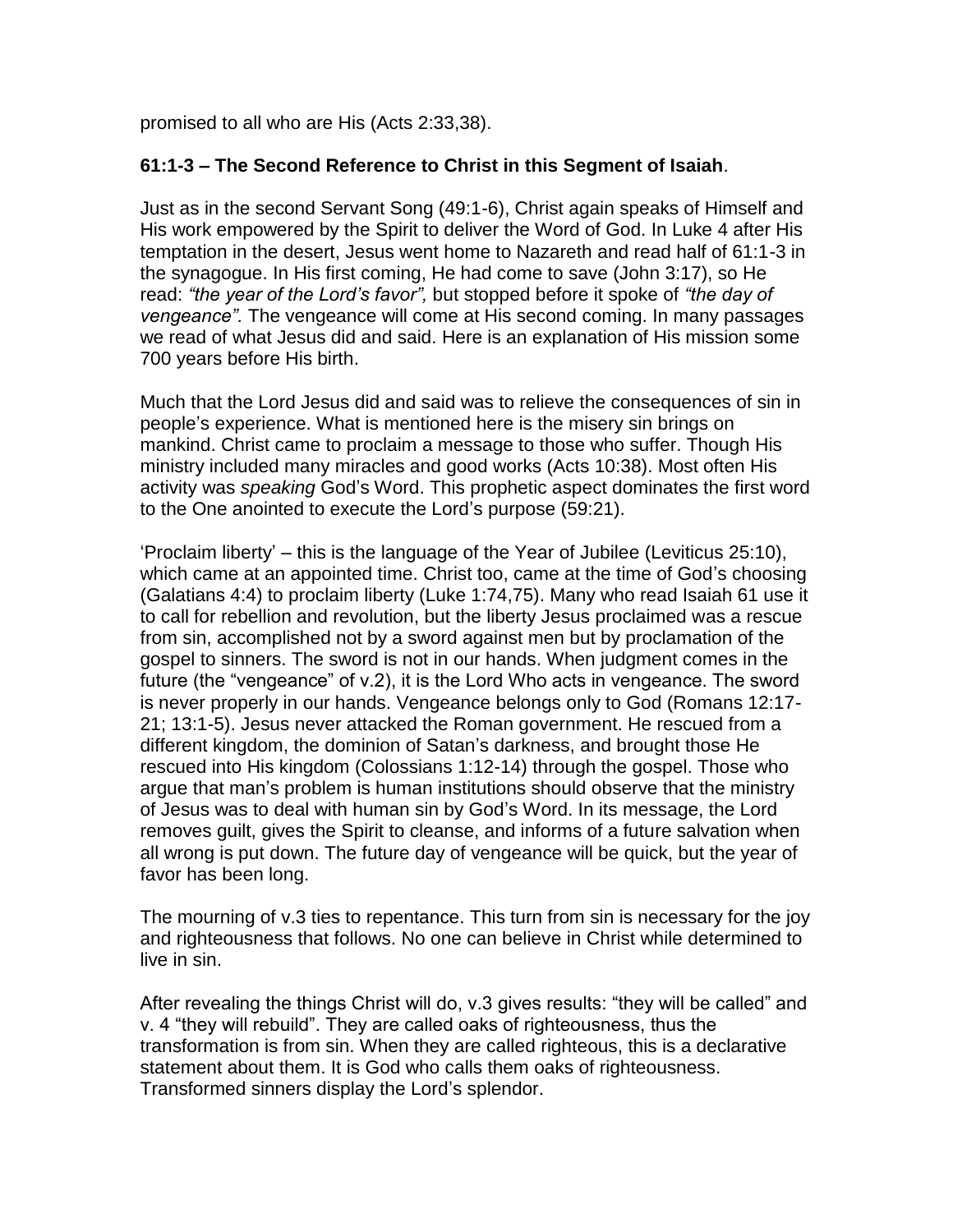Only two situations fit such a description: 1) the justified are fully righteous, not in their improved lives, but in their status in Christ – His righteousness being a gift to them, 2) when salvation is finished, they will be fully righteous in conduct when they are glorified – His righteousness being finished in them. Since it is God who did the planting, there is no reference to their participation; it is done to them. The transformation is all by the Father through Christ, empowered by His Spirit using His Word.

*61:4 –* They will rebuild. Every Jew reading this would think of Jerusalem destroyed by foreigners. The ministry of Christ the Messiah, will mean the recovery of all that has been lost in all of His creation (Romans 8:18-25). The completion of His work will be to restore everything (Acts 3:21; Matthew 19:28), and eventually to hand His Father a redeemed kingdom (1 Corinthians 15:24).

*61:5-9 –* The gospel is the power of God (1Corinthians 1:18). God's people as priests mediated God's truth and blessing to the nations. The ones new to the faith are grateful and gladly serve the people they once mistreated, and call them "priests of the Lord". The true Israel, in the aftermath of the first coming of Christ, became a nation of priests (Exodus 19:6; 1 Peter 2:9). They minister to the world the riches of Christ (Ephesians 3:8). This is what is now happening in the spread of the gospel. The grateful response is pictured as wealth returning to those who were the means of blessing.

Like 59:21, Isaiah 61 sets out a ministry that was Christ's, which then (except for the aspect of vengeance) continues in the ministry of His people who also serve. Shame is removed; they inherit possessions that will never be lost again. They are rewarded for the obedient service God has graciously produced in them, thus the glory is all God's while a reward is theirs. Why does God treat them so? He says it is based in His justice! (v.8). Not only is His vengeance just, so is His salvation. He will not neglect to reward His faithful people. Yet it is not a matter of their faithfulness but His, because His reward to them is part of the everlasting covenant. This covenant rests completely on the faithfulness of Christ, though it produces faithfulness to Christ. His servants cannot be denied anything Christ has earned for them. He is the Mediator who acquires all blessing for His people. He has deserved all things for us (Colossians 3:1-4; 1Corinthians 3:18-22). Our inheritance cannot be lost (1 Peter 1:3-6). God gave His Son for us, and with Him the Father also gives all things (Romans 8:32). In an unbreakable, secure, and everlasting covenant, it is not possible to be separated from the love of God in Christ (Romans 8:31-39).

Like a city on a hill, the transformed people are noticed by the world (Matthew 5:14-16). The quality of their lives cannot be missed. The City will be righteous again (1:26). The same Spirit that is on Christ (59:21, 61:1) has been poured on us (44:3). He will produce righteousness and all its effects (32:15-17).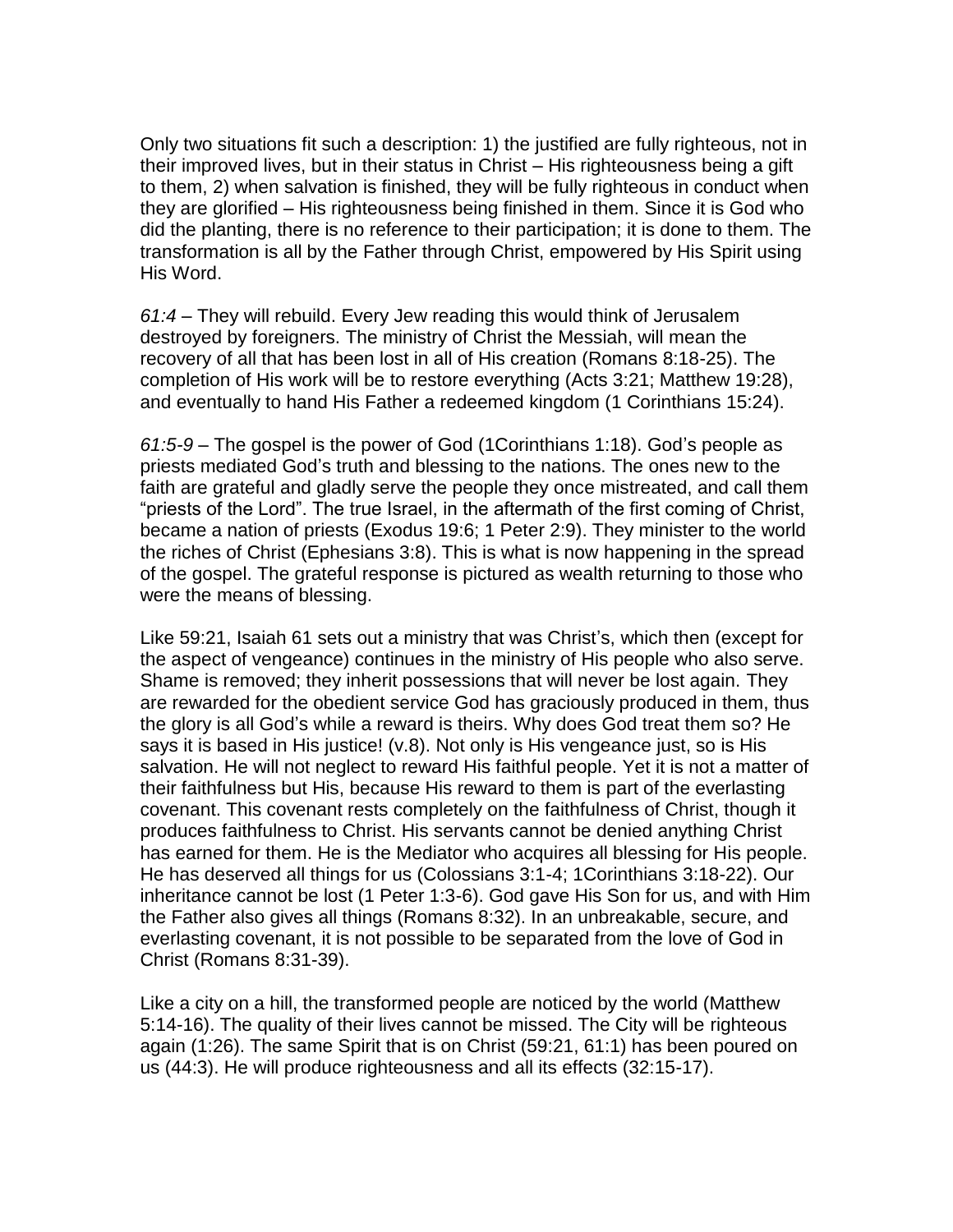#### **61:10 – 62:7 – The Third Reference to Christ**

These words of Christ express His determination to see His assignment finished, as well as His great delight in that assigned ministry. His work will not be frustrated. His human concern expressed in 49:4 is now settled, and He looks to the joy ahead (Hebrews 12:2). His work is accomplished in reliance on God, so it emphasizes prayer. Everything Christ did was from the Father working in Him (John 5:19-23). It is a sin for a man to dress in the clothing of a woman (Deuteronomy 22:5), because doing so is a false communication, and the deliberate confusion of a distinction the Lord has made. It is deceit for a man who is not a policeman to put on a police uniform. When God put the garments of salvation on Christ, He thereby proclaimed the truth that Jesus is the One called to save.

*61:10,11 –* Some say it is Zion speaking here of being clothed in righteousness. Such a change is true of believers, but I accept the view that it is Christ speaking. The Father had clothed Himself for saving action in 59:15-17. Clothing Christ is a parallel act to show that He is the Father's Agent to produce righteousness. This is different from clothing us with righteousness, as recipients of it (Revelation 6:11; 19:14). Then He spoke to Christ as the Covenant Mediator for the people (59:21). These verses turn more and more to what Christ will do (61:1-3). Now in v.10 the Father's work is laid on Christ as the Lord Jesus is clothed with the garments of One assigned to intervene and save (59:16). The Father always works by means of the Son (John 5:19-27). As a man and woman dress their best for their wedding day, so the Father dresses Christ for His special work. The Father would save the world through Him. Christ is the Father's agent of salvation, the One by Whom the Father acts, and there is no other agent of God to do the same thing (John 14:6; Acts 4:12). The Lord Jesus delights in what the Father gave Him to do with words similar to what Mary said in Luke 1:46,47. By dressing Jesus for salvation work, God identifies that this One, and only this One, will appear in the world as the chosen, anointed, designated Savior of mankind (2 Timothy 1:8-10). Because this is so, we must reject any and all other claims that present someone else as the Savior.

As surely as plants grow in a garden, what God has planned will succeed, because He will make it succeed (John 6:39,40). Christ is not "on His own". Jesus is arrayed in a robe of righteousness to do whatever the righteous Lord requires for our salvation. The Lord will make righteousness appear, and will receive the praise His salvation deserves.

*62:1-3 –* V.2 repeats that salvation will happen in the observation of all nations (61:11). Yet the prayer and activity is for Zion, the people on earth by which God would be known, with Zion the place to which they will come (2:2-4). They come with birthrights as if each had been born there (Psalm 87).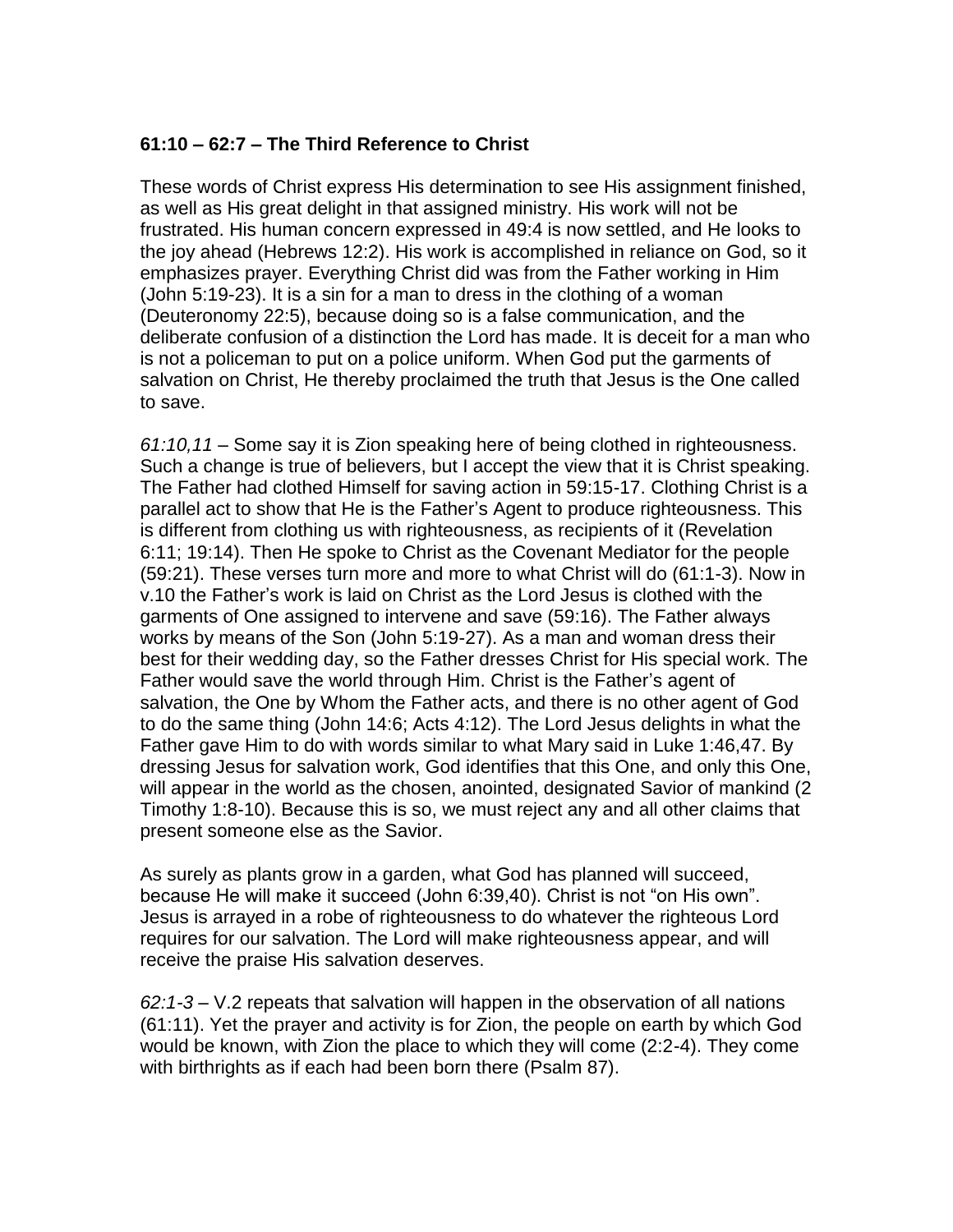#### **Salvation Delivered**

Christ prays and exerts Himself that Zion may enjoy the fruits of His work. Clearly the delivery of salvation is not on a "take it or leave it" basis; the acceptance of salvation is the result of Christ's determination to do all He intended. (Note the "I must" of John 10:16; it is not that His sheep might listen; they will listen and be saved.) Christ will not stop till Zion's righteousness burns brightly, visible to nations and kings. When the nations see righteousness in God's people, the brightness of God's splendor is visible. 61:1-3 stressed proclamation and its effects; here results flow from a transformation the world can observe, as Zion becomes a crown the Lord is pleased to wear.

#### **A New Name**

Since it is God calling the new name (v.2), a name that includes such terms as 'righteous' (61:11; 62:1), this shows that the new name given is a *declared* reality. Further, it is God Who *bestows,* so it is a gift to His people. A bestowed righteousness is not a production of His people but a gift received from the Lord. In the Bible we are presented with both features: 1) righteousness as a gift (Romans 5:17) and 2) righteousness implanted (Titus 2:12; 3:5,6). Gift righteousness is the nature of justification; renovation in righteousness is the nature of regeneration, sanctification, and glorification. We must distinguish between aspects of salvation: 1) the *objective* gift of a righteousness we have not lived, and 2) the *subjective* transformation of implanted obedience by the Spirit working in our lives.

*62:2-5 –* Zion changes from being deserted to being married. Marriage is always a change of status. Just as a man delights in the wife he loves, the Lord will delight in the land no longer desolate (61:4,5). The analogy is mixed; their sons marry Zion and the Lord has a honeymoon delight in His bride. In the Babylonian captivity, Jerusalem was deserted and desolate. Eternal life in Zion and delight in her, both come from the work of Christ. This is the third stanza of four; Christ is the "I" of the other three stanzas, (61:10, 62:1, and 62:6). The benefits of 62:4,5 must be read in this context.

*62:6,7 –* The Lord Jesus Who prayed (62:1) has positioned watchmen to pray. (See Mark 13:33-37 & Luke 2:25-38.) It is God's method to work this way, and by it He involves us in His purpose. One scholar says true prayer is ceaseless, vocal, effective, disciplined, urgent, and prevailing.

*62:8,9 –* When Israel disobeyed, foreigners ate their crops (1:7 & Leviticus 26:14- 17). This shall never happen again. This change is not because God has changed His principles, but because He has transformed His people. God makes an oath (Hebrews 6:13-15) that they shall never be invaded again. They sinned;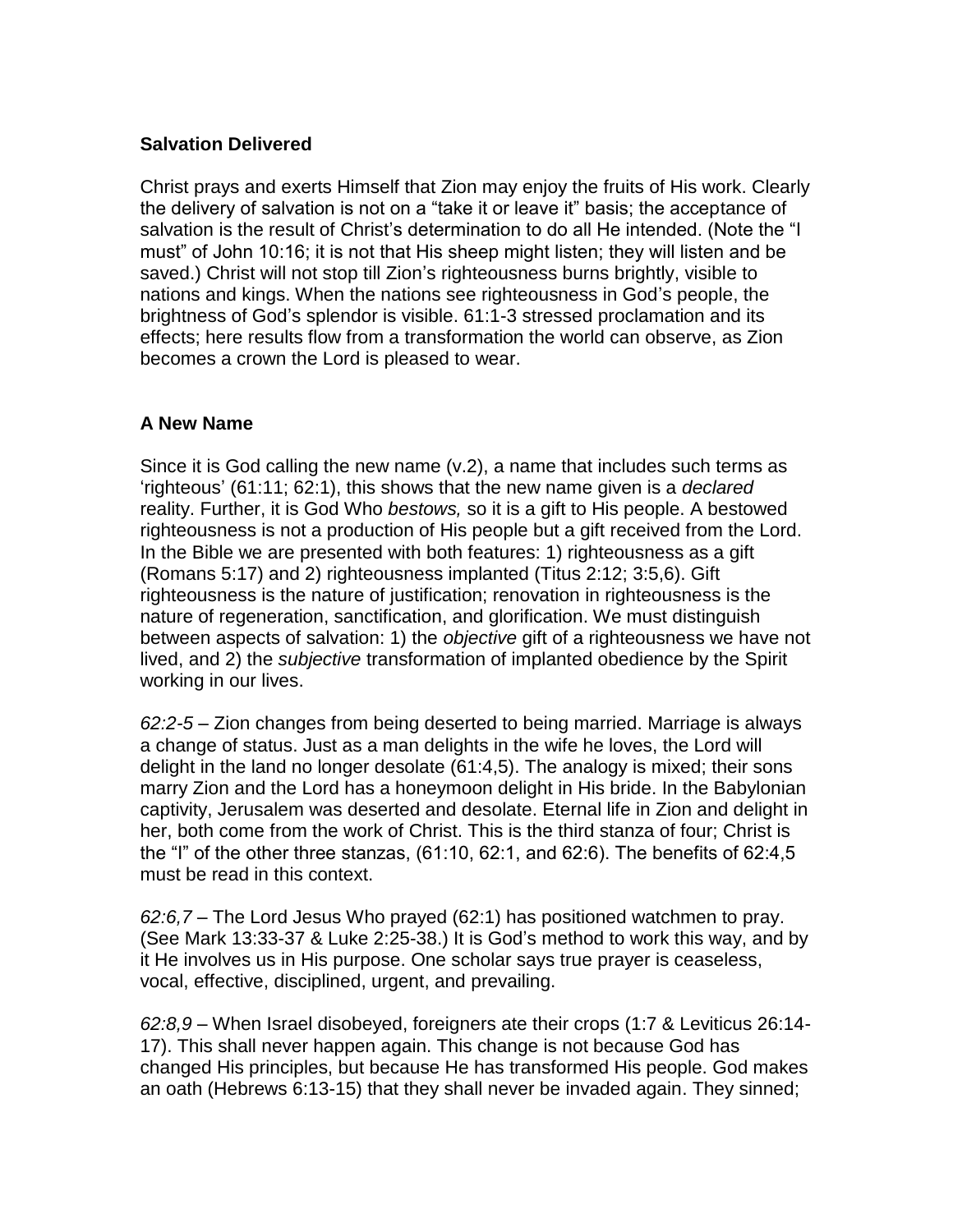God punishes sin, yet God promised that invasion would never happen again. The reason is that God was satisfied in Christ regarding their sin, and He had brought them to repentance, faith, and obedience. They will eat their own harvest, and praise the Lord for it as they eat in God's presence.

*62:10-12 –* The picture of pilgrimage is repeated, as in 26:2 and 35:8-10. The peoples of the earth come to the Lord. The message to Zion and the ends of the earth is the same message. Usually Zion spoke to the world; here the ends of the earth speak to Zion, "Behold your salvation comes!" The One coming is Christ (Revelation 22:12,13), the One to Whom the Father has assigned our salvation (61:10). Christ's reward is what He receives; His recompense is the work He accomplished. In 53:12, what He earned for Himself is His saved people, and what He has accomplished for them is that they will be saved. True ministry of the gospel proclaims what Christ has accomplished. The result of His work is holy people, redeemed people, people He sought and found (Luke 19:10; Ezekiel 34:11), and people He can never leave again (Hebrews 13:5,6) since they will never sin again.

## **63:1-6 – The Fourth Reference to Christ**

Again Christ is dressed in clothes to indicate His task. He moves in such majesty observers ask Who He is, and why His clothes are stained. (See 52:8-10). He replies that He speaks in righteousness (59:21; 61:1) and is mighty to save (61:10; 52:10). He comes from Edom. (See Genesis 25:30 for Edom being red). He comes from Bozrah, the place of a great slaughter (34:5-15) in the "*day of vengeance"* (61:2). God's final judgment is pictured as Christ *"treads the winepress of the fury of the wrath of God Almighty"* (Revelation 19:15). Only God has the right of vengeance (Deuteronomy 32:35). Since Christ is the One acting in vengeance, this too shows His deity.

## **Final Judgment**

The Savior from sin brings judgment on those still in their sins (John 8:21; Isaiah 57:21) – a judgment pictured as crushing grapes underfoot in a winepress. He acts alone in His wrath (Revelation 6:15-17; John 5:22,27,30). The stained clothes are from the blood of all in all nations who are not forgiven. His anger is not half-hearted but zealous (59:17). In the final judgment mercy will be a thing of the past (Proverbs 1:20-33; Hebrews 10:26-31). God has responded with finality to all the sin recorded in 56-59, yet His vengeance is presented as salvation in v.5 for His redeemed ones. The righteous suffer (57:1) in an environment of sin, but the Lord's "own arm" brings great relief to them. The Lord's coming in vengeance is a kind of salvation for His people (Romans 13:11). In 2 Thessalonians 1:5-10 the same appearance of Christ brings relief and rescue, as well as dire trouble in the unleashed wrath of God! Isaiah 63 does not invite acts of vengeance; it shows that only Christ is worthy of the exercise of justice. He